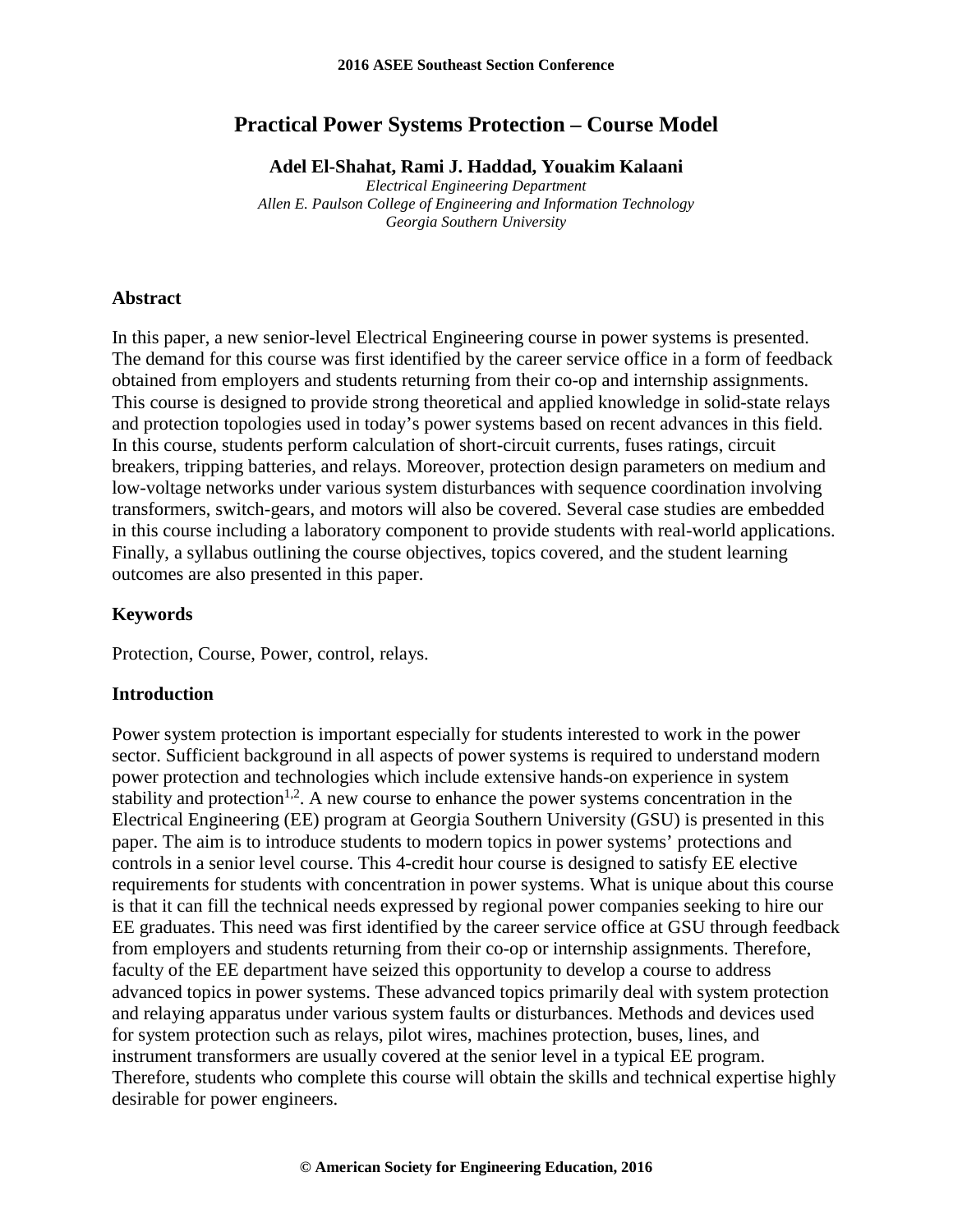The ABET accredited EE program at GSU is a relatively new program that was established in 2011. Students enrolled in this program can choose one of four different concentrations currently available in the curriculum. The power systems concentration consists of a sequence of core courses that include electric machines and power systems fundamentals followed by two advanced elective courses in power systems. These electives include Power Electronics, Smart Grids Fundamentals, and the Power System Protection course that is presented in this paper. This course is viewed as an important step towards integrating and strengthening the power system concentration of the EE program. In the following, a brief description of this course sequence is presented.

**Electric Machines**: The concepts of electric machines and their operational characteristics are covered with emphasis on different types of DC/AC motors and generators including singlephase and three-phase transformers. Finally, an overview of the latest generation machines is introduced. The course also includes laboratory activities to support the instruction.

**Power Systems Fundamentals**: This course is designed to introduce students to the basic concepts of electric power systems. Single-phase and 3-phase networks, electric power generation, transformers, transmission lines, and power flow analysis including stability and fault analysis are thoroughly covered. Additional topics addressing conventional energy sources, electricity market, and regulations affecting the power sector are introduced and discussed. Students are expected to perform power flow simulation using Power World Software and/or other professional programming tools for power system studies.

**Power Electronics**: This course provides basic knowledge of power Electronics device characteristics and circuits for the control and conversion of electrical power with high efficiency. This course discusses converters the can change and regulate the voltage, current, or power such as dc-dc converters, ac-dc uncontrolled and phase controlled rectifier circuits, dc-ac inverters, and ac-ac cyclo converters. Applications include electronic switching power supplies, motors, heater systems, and renewable energy systems. Analysis, design, and operation of power electronic circuits are covered by simulation software and laboratory experiments. This course provides students with a theoretical and practical background in power electronic devices and circuits, along with the engineering analytical and design skills.

**Smart-grid Fundamentals<sup>5</sup>:** The course is designed to introduce new topics related to distributed generation, micro-grids, renewable energy sources, and smart homes applications to students. Topics covered include design, modeling, control, and analysis to provide students with working knowledge of smart-grid systems. Furthermore, concepts dealing with computational intelligence, decision support systems, smart metering, optimization, and renewable energy sources are presented. The automation and computational techniques used to ensure smart-grid are also introduced and discussed. The laboratory component associated with this course provides students with the hand-on experience in the utilization of smart-grid technologies and equipment.

Therefore, this course fits the overall objective of providing a well-rounded education and enable students to build a solid background in all aspects of power systems. When developing this course, an intensive search was conducted to explore similar power systems courses offered at other universities. What is unique about our EE program is having embedded laboratory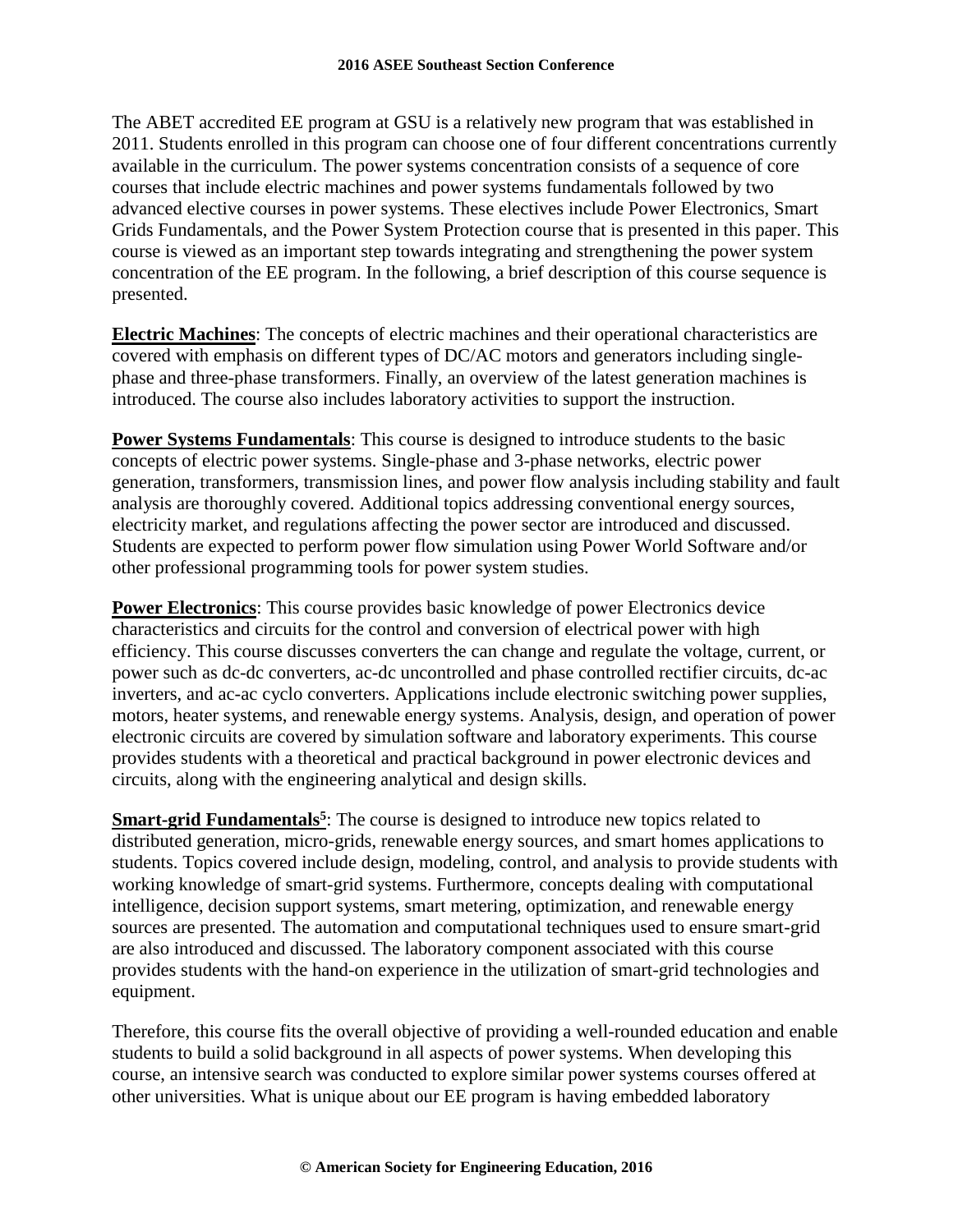component in most courses within the curriculum. This has the advantage of blending theory with practice so students can immediately gain hands-on experience and reinforce concepts being learned.

# **System Protection Description**

When dealing with engineering problems, trade-offs between reliability, selectivity, speed, simplicity, and economy are considered in any practical applications assuming different options. The first option is to implement a robust system of components that requires minimal maintenance. The second option is to predict all possible failures that may occur in order to design around these failures<sup>1</sup>. The protection system must have several features such as to provide: selectivity in the sense to detect and isolate the faulty item; stability to ensure continuity or supply; sensitivity to detect even the smallest abnormalities; and speed to operate quickly when needed $1,2$ .

A typical topology of a power system protection chain is shown in Figure 1. It covers the complete protection scheme from the main power systems<sup>1,4</sup>.



**Figure 1- Complete Power System Protection Chain4**

The logic representation of an electric relay is presented in Figure 2. There are several basic components of protection. For instance, fuses are self-destructing devices and are normally independent or stand-alone protective components in an electrical system unlike a circuit breaker. Voltage and current measurements give feedback to whether a system is operating under normal conditions or not. Measured values are converted to analog or digital signals intended to operate the relays and isolate the circuits. Time is another important factor when opening faulty circuits. Circuit breakers carry the fault currents until they are totally cleared. The operation of relays and circuit breakers require power sources that should not be interrupted by the faults in the main distribution. Radial system distributions offer the advantage of isolating faults that occur within one radial branch so other consumers are not affected. The disadvantage of this system is that when a radial conductor fails, supply to this particular consumer is completely lost and cannot be restored until the conductor is repaired or replaced.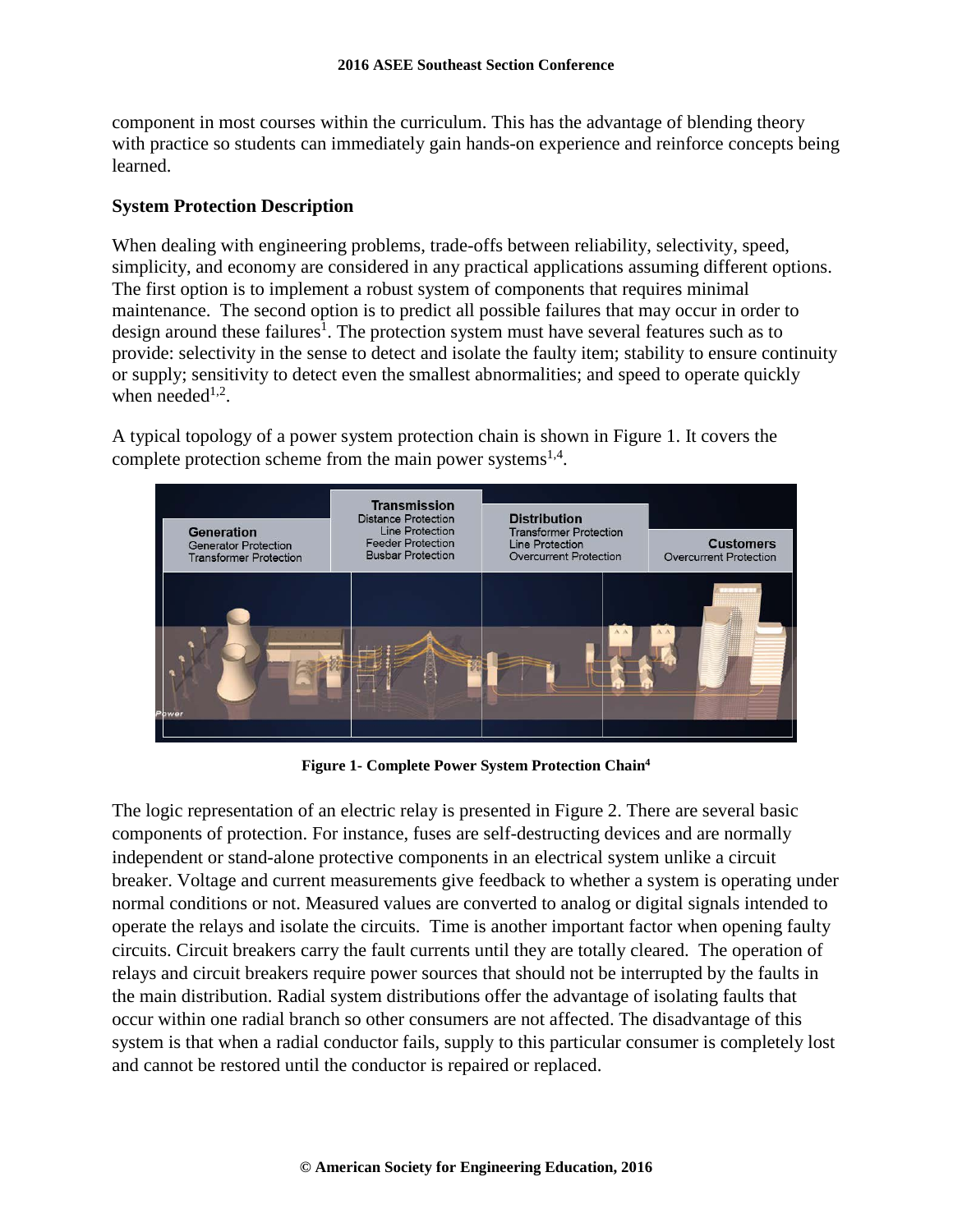

**Figure 2- Logic representation of an electric relay**

A typical single-line AC connection of a protective relay with DC trip circuit is illustrated in Figure 3. As shown, the CS seal is not required for modern circuit breakers equipped with solidstate units and lower-trip circuit currents<sup>2,3</sup>. The most favored type is the ring system in which each consumer has two feeders connected in different paths to ensure power continuity. The main drawback is that fault current is fed via two parallel paths which essentially reduce the impedance from the source to the fault location and the fault current is much higher when compared to the radial system  $1-3$ .



**Figure 3- Typical single-line AC connections of a protective relay with its DC trip circuit 2,3**

Specific designs and features vary widely with application requirements, different manufacturers, and the time required for each particular design. Originally, all protective relays were of the electromechanical type. Electromechanical type relays are still in widespread use and continue to be manufactured <sup>1-4</sup>. Figure 4 shows a typical 3-phase system protection scheme with a set of ground relays which can either be separated or combined together in one unit<sup>1</sup>.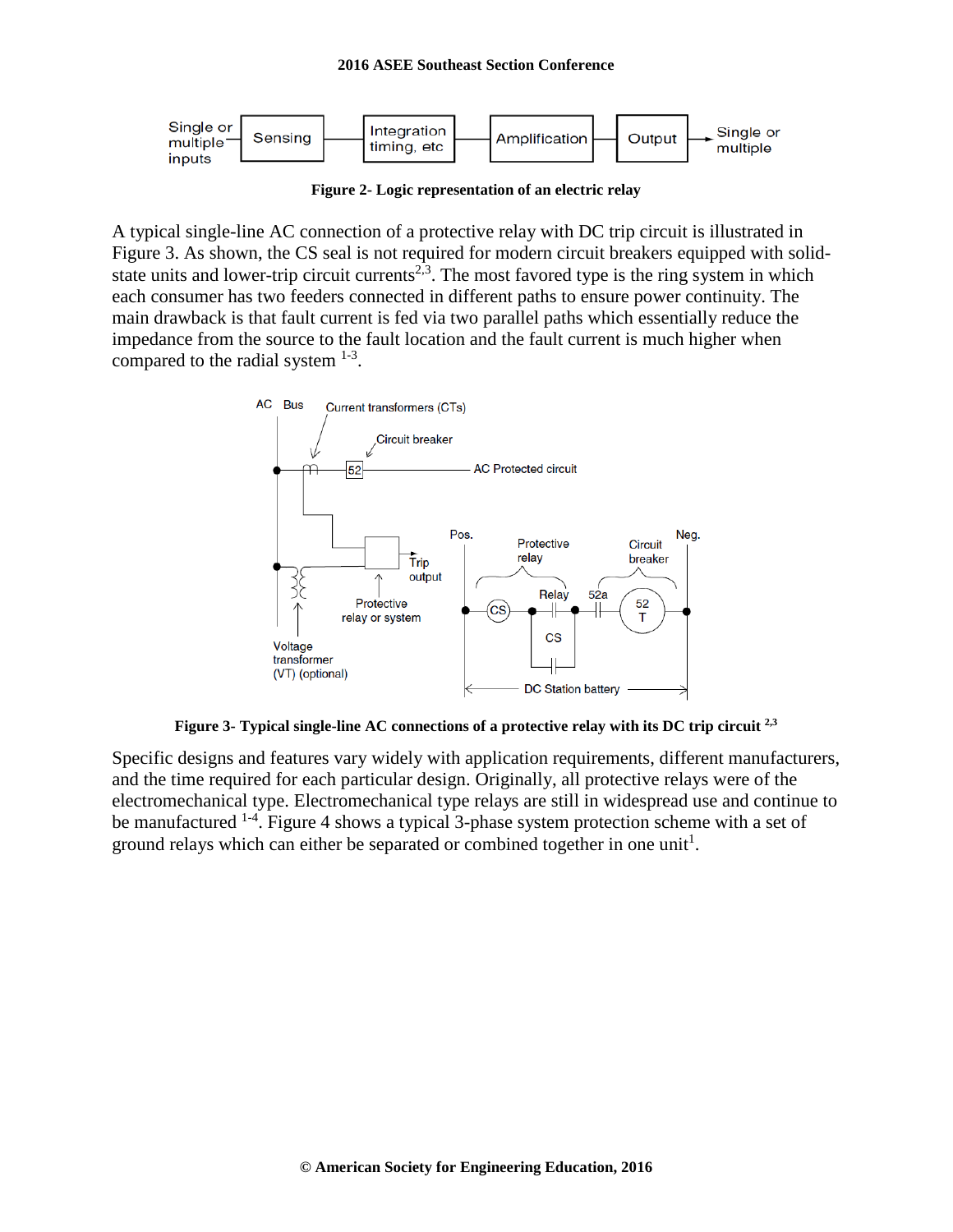

**Figure 4- Typical three-phase AC connections of a set of phase and ground relays1**

Moreover, a distance relay has the ability to detect a fault within a pre-set distance along a transmission line or power cable from its location. As shown in Figure 5, every power line has a resistance and reactive impedance per Kilometer as a function of length or distance.



**Figure 5- Basic principle of distance relay operation**<sup>1,4</sup>

For illustration purposes, a complete schematic consisting of a busbar, feeder, transformer, and motor protection is shown in Figure 6.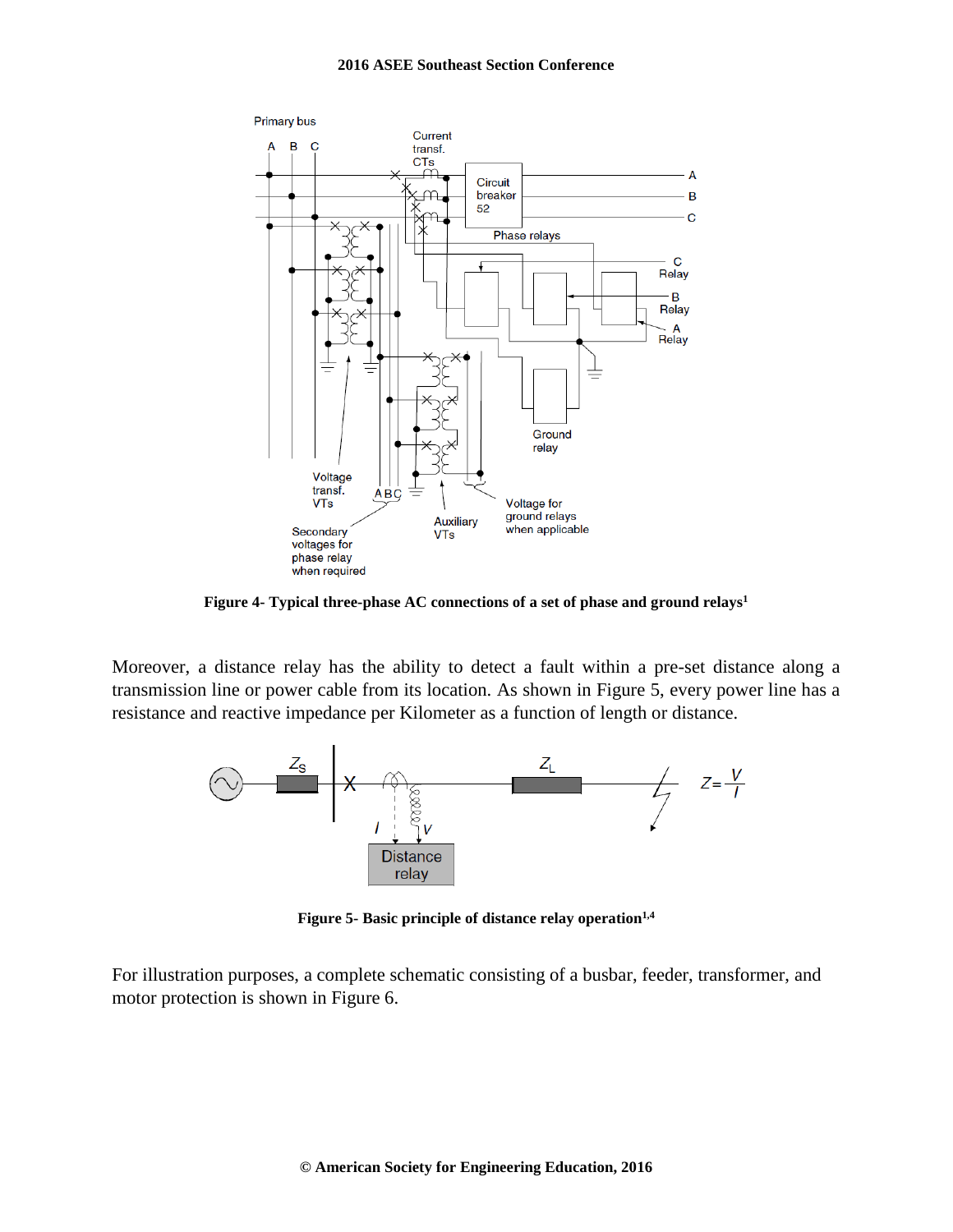

**Figure 6- Overall schematic indicating busbar, feeder, transformer and motor protection**

## **Course Description**

As mentioned earlier, this course is intended to be offered at the senior level as an undergraduate EE elective which can also be dual-offered with the graduate level. This 4-credit hour course is designed to be taught as a 3-hours lectures and 2-hours laboratory component per week. The catalog description of this course is given as follow:

**Power Protection**: This course offers a comprehensive study of methods and devices used in power system protection including relay types and responses, pilot wire and carrier systems, transmission lines and transformers, machines protection, and modern trends in protection technology. After reviewing the need for protection of power system elements, the course proceeds to explore the development and regulations of smarter, more flexible protective systems applied to modern power grids. Students learn the trade-offs between reliability, selectivity, speed, simplicity, and economy using real world case studies. A hands-on lab project, using state of the art equipment, is also completed during the course.

The educational objectives of this course enables students to demonstrate knowledge and understanding of:

- The various types of protection systems.
- The types of protective relays.
- Performance and design calculations for transformers and generator protection schemes.
- Instrument transformer design and selection.
- Types of protective devices and their choices.
- Unit and non-unit protection systems.
- Appreciate the importance of protective relays in power systems.
- Compare and contrast the operation of different types of protective schemes.
- Derive equations related to the different protection methods.
- Formulate relevant equivalent circuits of the protection schemes to calculate their actual behavior.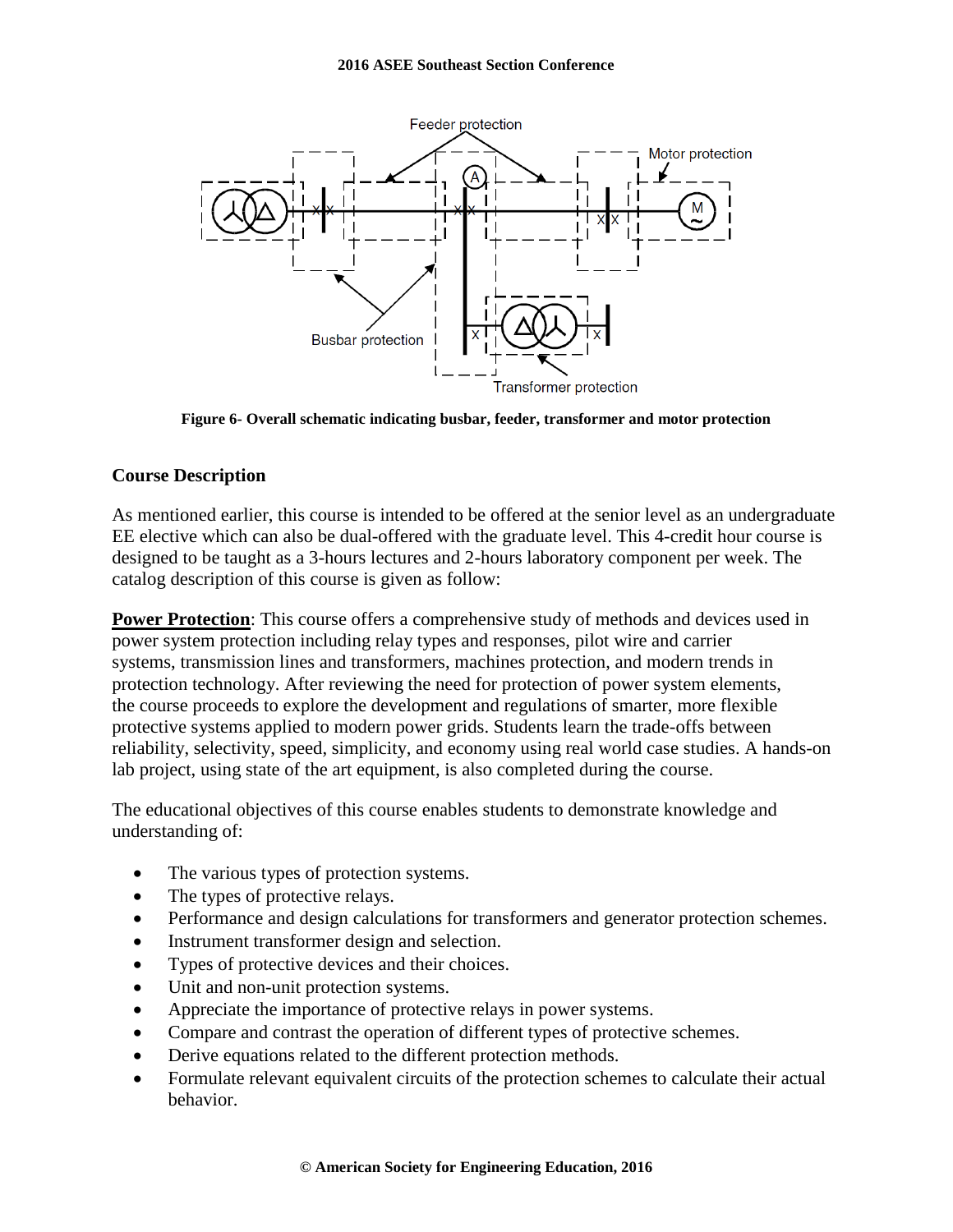- Identify different types of protective relays and their applications.
- Analyze simple problems related to protection schemes.
- Choose among the different types of protection schemes to suit a given application task.
- Explain the operation and performance of different types of protective relays.
- Apply engineering studies for different types of power system protection.

Topics covered in this course include the following:

- Fundamental concepts of protection, protection schemes for various power system configurations.
- Review on fault current calculations: study of sequence components, symmetrical and unsymmetrical faults.
- Protection devices: fuses, circuit breakers, relays; operating principles, device rating determination, relay setting and coordination.
- Instrument transformers (CTs and VTs): selection, transient performance. Distance protection; Differential protection; Overcurrent protection and its coordination; Directional overcurrent protection.

The course contents consist of the following:

- 1. Introduction to power system protection
- 2. Review on fault analysis
- 3. Relaying: operating principles
- 4. Current and voltage transformers and circuit breakers and fuses
- 5. Overcurrent protection and its coordination
- 6. Directional overcurrent protection
- 7. Differential overcurrent protection
- 8. Distance protection
- 9. Islanding detection, distributed and renewable power generation protection and load shedding
- 10. IEC61850 based substation automation including protection

Topics covered are organized on lecture basis as follows:

**Module 1** : Fundamentals of Power System Protection

- **Lecture 1** : Introduction
- **Lecture 2** : Protection Paradigms Apparatus Protection
- **Lecture 3** : Protection Paradigms System Protection
- **Lecture 4** : Desirable Attributes of Protection

**Module 2** : Current and Voltage Transformers

- **Lecture 5** : Introduction to CT
- **Lecture 6** : CT Tutorial
- Lecture 7 : CT Saturation and DC Offset Current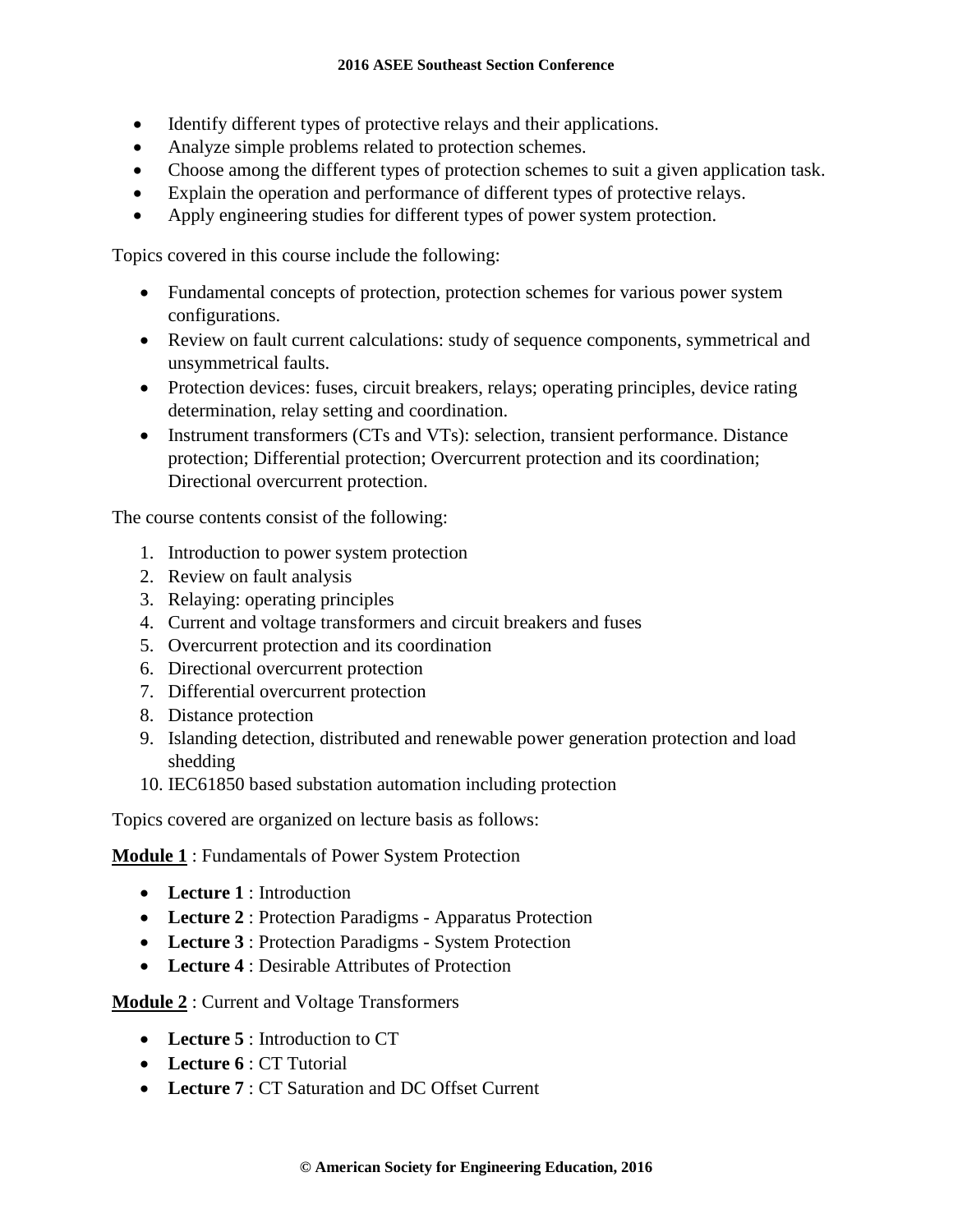- **Lecture 8** : Introduction to VT
- **Lecture 9** : VT Tutorial

**Module 3** : Sequence Components and Fault Analysis

- **Lecture 10** : Sequence Components
- **Lecture 11** : Sequence Components (Tutorial)
- **Lecture 12** : Sequence Modeling of Power Apparatus
- **Lecture 13** : Sequence Modeling (Tutorial)

**Module 4** : Overcurrent Protection

- **Lecture 14** : Fuse Protection
- **Lecture 15** : Fundamentals of Overcurrent Protection
- **Lecture 16** : PSM Setting and Phase Relay Coordination (Tutorial)
- **Lecture 17** : Earth Fault Protection using Overcurrent Relays

**Module 5** : Directional Overcurrent Protection

- **Lecture 18** : Directional Overcurrent Relaying
- **Lecture 19** : Directional Overcurrent Relay Coordination (Tutorial)
- **Lecture 20** : Directional Overcurrent Relay Coordination in Multi-loop Systems

**Module 6** : Distance Protection

- **Lecture 21** : Introduction to Distance Relaying
- **Lecture 22** : Setting of Distance Relays
- **Lecture 23** : Pilot Protection with Distance Relays

**Module 7** : Out of Step Protection

- **Lecture 24** : Power Swings and Distance Relaying
- Lecture 25 : Analysis of Power Swings in a Multi Machine System
- **Lecture 26** : Power Swing Detection, Blocking and Out-of-Step Relays

**Module 8** : Numerical Relaying I : Fundamentals

- **Lecture 27** : An Introduction
- **Lecture 28** : Sampling Theorem
- **Lecture 29** : Least Square Method for Estimation of Phasors I
- **Lecture 30** : Least Square Method for Estimation of Phasors II
- **Lecture 31** : Fourier Algorithms

**Module 9** : Numerical Relaying II : DSP Perspective

- **Lecture 32** : Fourier Analysis
- **Lecture 33** : Discrete Fourier Transform
- **Lecture 34** : Properties of Discrete Fourier Transform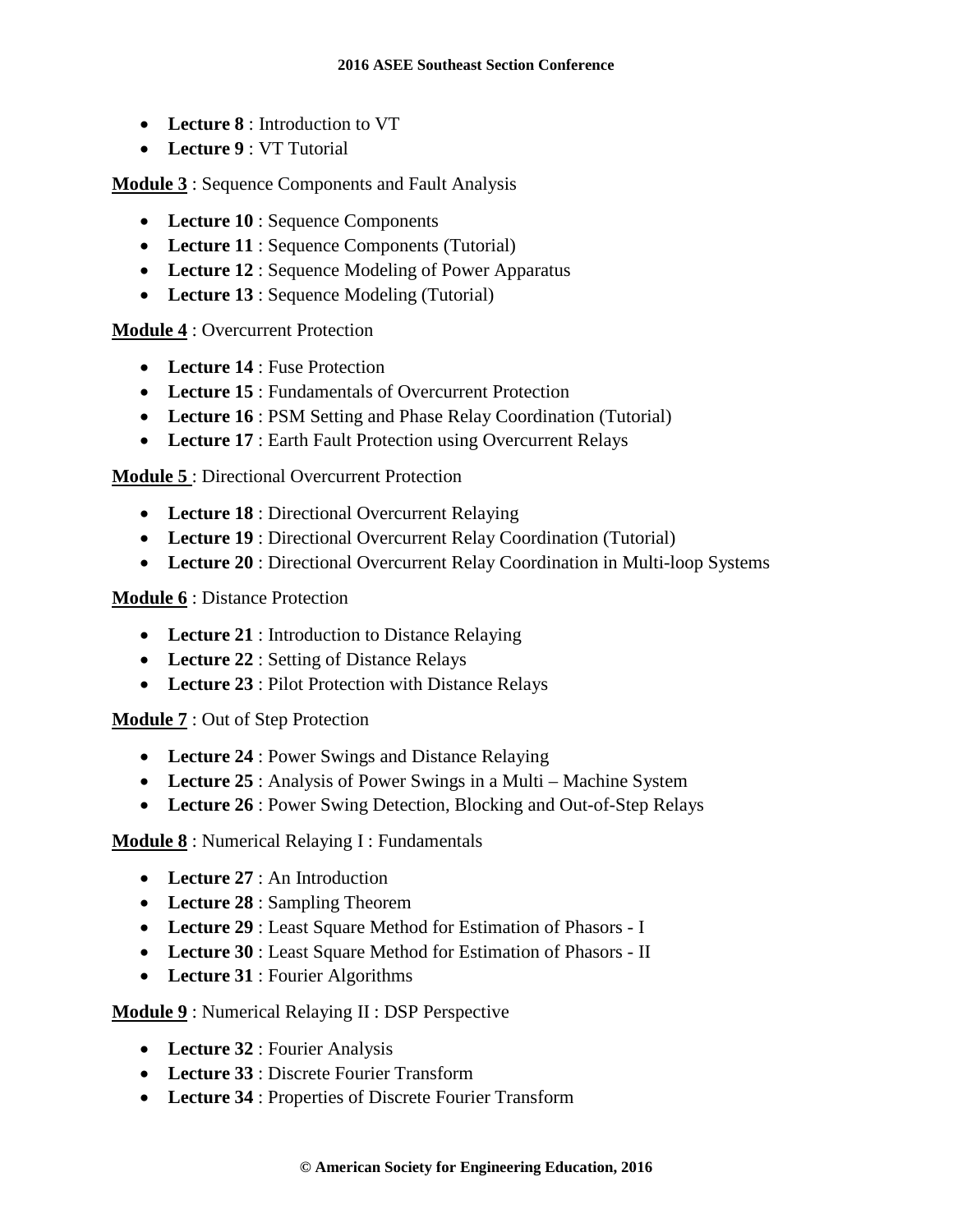- **Lecture 35** : Computation of Phasor from Discrete Fourier Transform
- **Lecture 36** : Fast Fourier Transform
- Lecture 37 : Estimation of System Frequency

**Module 10** : Differential Protection of Bus, Transformer and Generator

- **Lecture 38** : Bus Protection
- **Lecture 39** : Transformer Protection
- **Lecture 40** : Generator Protection

Weekly hands-on experience is conducted using computer simulation and experimental laboratories. Modeling involves using simulation tools such as MATLAB, Power Systems toolbox, Simulink, Power World, and LabVIEW. Teaching methodology used include "smart" classroom to deliver lectures and interactive practice examples. Students are required to work independently on homework assignments and exams. Oral and/or written presentations are assigned toward the end of the semester. Potential student research projects will mainly be dealing with topics related to power system stability for distributed generation, different types of alternative energies (Solar, Wind, Hydro, Fuel Cell, etc.), or hybrid control of these systems with the aid of artificial intelligence. Other topics may include new technology for smart inverter, smart relays, system optimization, PMUs, dynamic transmission lines problems, new flexible ac transmission problems, and finally some implementation protection devices. The laboratory component of the course employs commonly used tools to formulate and solve engineering problems.

Typical course materials consist of the following textbook and reference books:

- L. Hewitson, M. Brown, B. Ramesh and S. Mackay, "Practical Power Systems Protection," Elsevier, Amsterdam, 2004. (Textbook)
- P. M. ANDERSON, "Power System Protection", Wiley, 2012. (Reference Book)
- Power Systems Stability and Control, Edited by Leonard L. Grigsby, CRC Press, Second Edition 2007. (Reference Book)

Student learning outcomes will be assessed through weekly practical homework assignments, Lab reports, periodic exams, research project, and a comprehensive final exam. For graduate level students, the instructor requires additional assignments related to their dissertations research work. Moreover, circuit implementations related to the course topics are required from graduate students. Total student grade in the course is based on two exams (15% each), a final research project (15%) to test student understanding of recent advancement in power system protection applications, a (5%) credit for attendance and participation, weekly Lab projects (20%), and a final comprehensive exam (30%).

# **Conclusion**

In this paper, a new course in power system protection is presented. This course is designed to introduce students to modern topics in power systems' protections and controls. The goal of adding this course is to enhance the power systems concentration so EE graduates can find jobs in the power industry. Topics covered in this course are designed to provide students with a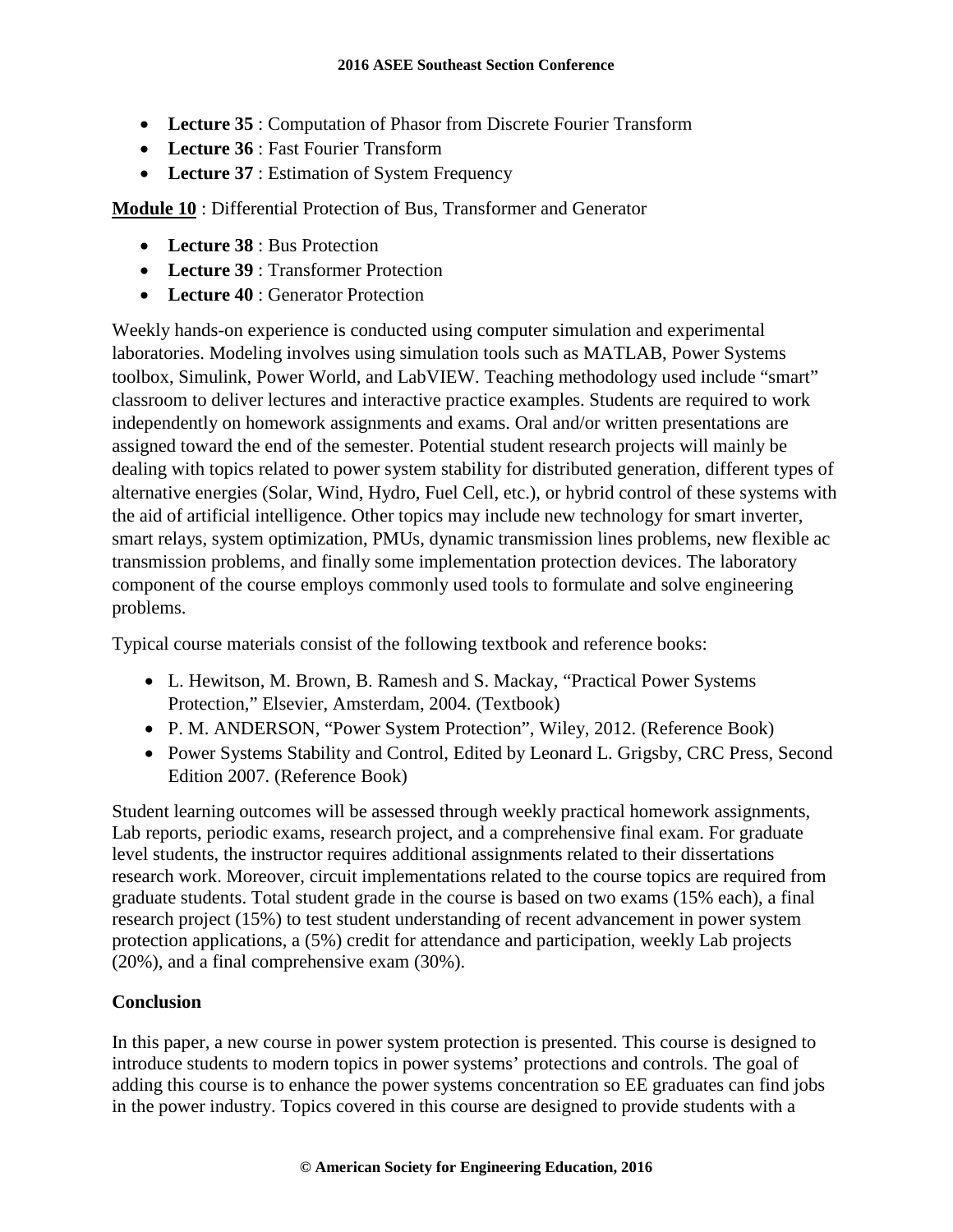strong theoretical and applied knowledge in solid-state relays and protection topologies used in today's power systems based on recent advances in the field. This course was developed to fill special regional power companies' need to hire EE graduates with the appropriate power systems background. A complete course outlines and catalog description were provided including weekly topics and laboratory experiments. Topics developed also cover coordination by time grading for protection design parameters on medium and low-voltage networks with sensitive earth fault protection, as well as, protection applied to transformers, switchgears, and motors. Several case studies are embedded in this course to provide students with real-world applications related to power systems protection with the presence of alternative energy sources in the form of laboratory component. The hands-on experience provided in this course is designed to offer students the necessary skills to design, simulate, and practice in the utilization of protection systems and equipment.

## **References**

- 1 Hewitson, L., Brown M., Ramesh B., Mackay S., Practical Power Systems Protection, Linacre House, Jordan Hill, Oxford OX2 8DP, Elsevier (2005).
- 2 Anderson, P. M., Power System Protection, Wiley (2012)
- 3 Grigsby, Leonard L., Power Systems Stability and Control, CRC Press, Second Edition (2007).
- 4 Why should you protect your Distribution Network with SIPROTEC?, Report, Copyright @ Siemens AG 10/(2007).
- 5 El-Shahat, Adel, Haddad, Rami, Kalaani, Youakim, "Smart Grids Technology Fundamentals- New Course", ASEE Southeastern Section Conference 2015 – Gainesville, FL.

## **Adel El-Shahat**

Adel El Shahat is currently an Assistant Professor, f Electrical Engineering in the Department of Electrical Engineering at Georgia Southern University. He received his B.Sc. in Electrical Engineering from Zagazig University, Zagazig, Egypt. He received his M.Sc. in Electrical Engineering (Power & Machines) from Zagazig University, Zagazig, Egypt. He received his Ph.D. degree (Joint Supervision) from Zagazig University, Zagazig, Egypt, and The Ohio State University (OSU), Columbus, OH, USA. His research focuses on various aspects of Power Systems, Smart Grid Systems, Power Electronics, Electric Machines, Renewable Energy Systems, Energy Storage, and Engineering Education.

## **Rami J. Haddad**

Rami J. Haddad is currently an Assistant Professor in the Department of Electrical Engineering at Georgia Southern University. He received his B.S. degree in Electronics and Telecommunication Engineering from the Applied Sciences University, Amman, Jordan, his M.S. degree in Electrical and Computer Engineering from the University of Minnesota, Duluth, MN, and his Ph.D. degree from the University of Akron, Akron, OH. He is an IEEE senior member. His research focuses on various aspects of optical fiber communication/networks, broadband networks, multimedia communications, multimedia bandwidth forecasting and engineering education.